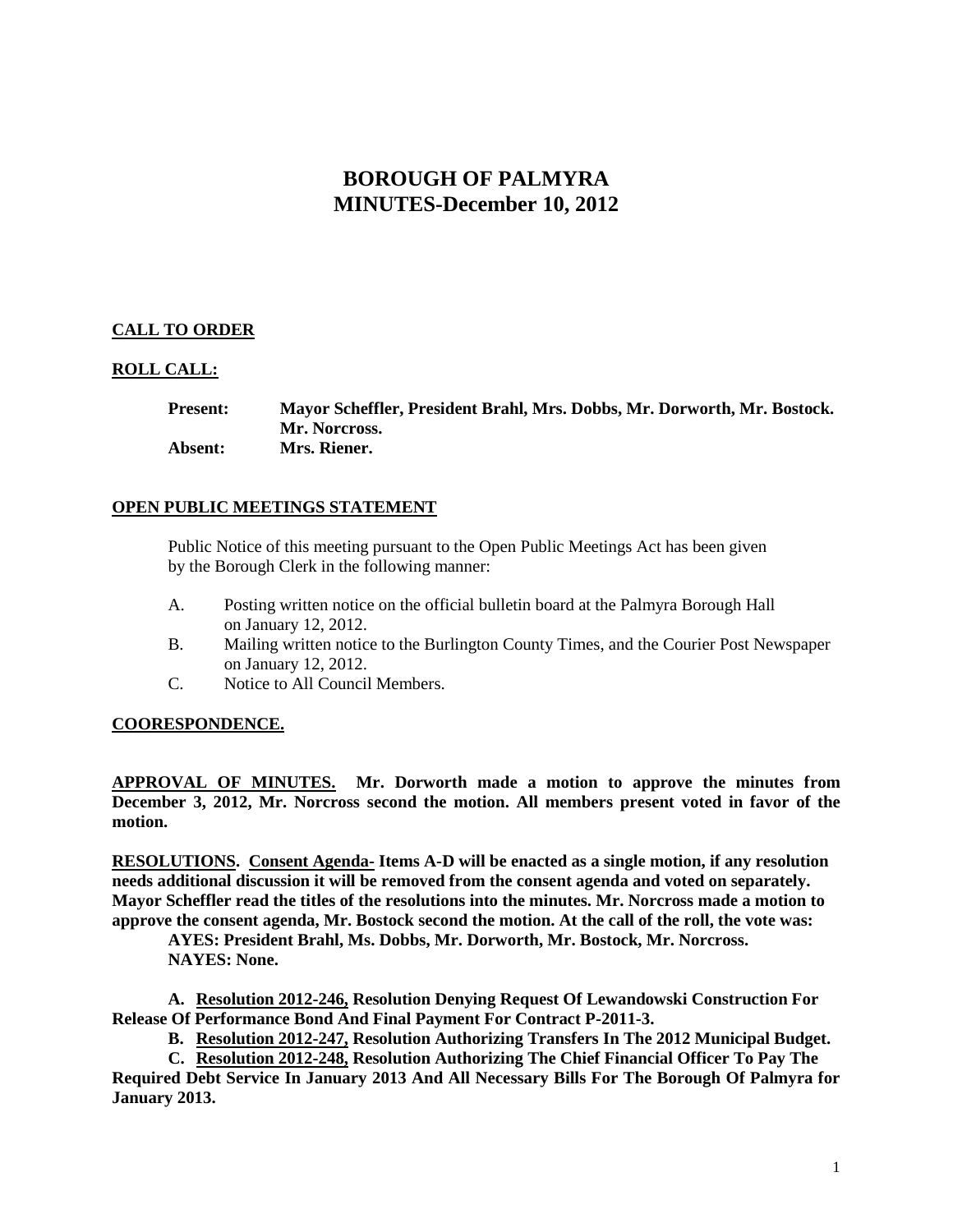**D. Resolution 2012-249, Resolution Authorizing The Appointment Of Corey E. Ahart As Municipal Judge Until March 20, 2013.**

**E. Approval of Treasurer's Report.**

#### **PROFESSIONAL UPDATES.**

**A. Land Engineering-Mr. Gural reported that Land Engineering did receive the correct information from Lewandowski Construction about their maintenance bond. Mr. Rosenberg informed council that a subcontractor has informed the borough that they have not been paid by Lewandowski and that the contract should not be paid until the matter is settled. Mrs. Lewis discussed that she will discuss the issue with Mr. Rosenberg and Mr. Gural.**

**B. Environmental Resolutions-Mr. Gural informed council that he and Mrs. Lewis(CFO) met with William Kirchner about the improvements for Borough Hall besides the HVAC system. The front door is a priority for security reasons and handicapped accessibility. The front door area is not ADA compatible, the estimate is about \$12,000. The kitchen and copy room will be updated with new cabinets and paint by the public works department. Mr. Kirchner informed council that there will be four (4) change orders for the HVAC system two will be for building modifications that have been requested. The boiler room opens into a back door and also to the kitchen in the police department. The entrance from the police department will be elimate and a new metal outside door will be installed for security and maintenance. The lobby between the tax office and the court office will have the wall removed and become one large lobby which will add more security for the court and tax office. The duct work in the police department ceiling is not connected and there is little ceiling room. The additional cost with council's approval will be roughly \$50,000 at this point in the contract. The formal change order will be presented to council at the February work session. Mr. Bostock inquired as to the total amount for the improvements to borough hall to date. Mr. Kirchner estimated the amount at about \$610,000. FEMA- Mr. Kirchner explained that there is an outfall near Firth Lane and Temple Blvd. that runs to the river. The ditch is clogged with branches and debris. The area was shown and identified to FEMA for storm control. The borough would have to obtain the permits and apply to the NJDEP for a preapplication meeting for the permit process. Mr. Gural informed council that it would be about \$2,000-\$3,000 for paperwork to handle the pre-application meeting. Mr. Norcross explained that some of the odors come from the ditch due to stagnant water that does not make it out to river. Mr. Kirchner informed council that they have contacted the Mosquito Control for help with the issue.** 

#### **ORDINANCE ON SECOND READING.**

**A. Ordinance 2012-39, An Ordinance Amending Section 304(f) Of The Land Development Code Of The Borough Of Palmyra. (accessory buildings). Mayor Scheffler announced that this ordinance will be held until the February meeting in 2013.** 

#### **COMMITTEE REPORTS.**

**Public Events- Mr. Norcross announced that the tree lighting and Santa will be on December 17, 2012. The fire company decorated the outside of Borough Hall with the lights. Student Activities- Ms. Kane announced that the Interact Club is selling candy canes for Hurricane Sandy. The Youth Government went with Mr. Norcross to a Pearl Harbour memorial that was attended by Congressman Andrews as well. Mr. Norcross discussed that the event was well attended by other schools as well.** 

**Board of Education\_ Mr. Bostock reported that the board of education meeting last month was the same night as the council meeting and the next one is tomorrow night.**